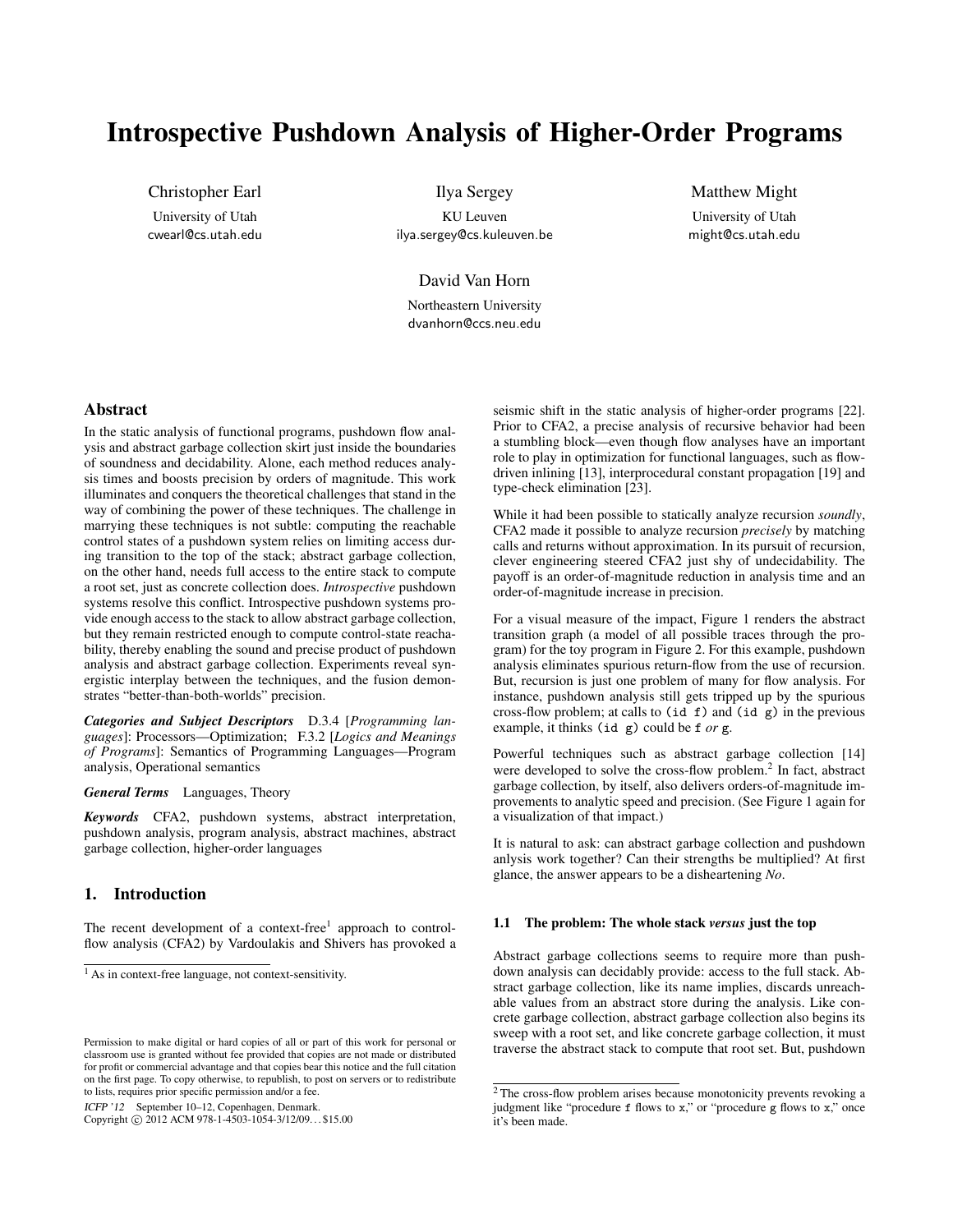

(1) without pushdown analysis or abstract GC: 653 states



(2) with pushdown only: 139 states



(3) with GC only: 105 states



(4) with pushdown analysis and abstract GC: 77 states

Figure 1. We generated an abstract transition graph for the same program from Figure 2 four times: (1) without pushdown analysis or abstract garbage collection; (2) with only abstract garbage collection; (3) with only pushdown analysis; (4) with both pushdown analysis and abstract garbage collection. With only pushdown or abstract GC, the abstract transition graph shrinks by an order of magnitude, but in different ways. The pushdown-only analysis is confused by variables that are bound to several different higherorder functions, but for short durations. The abstract-GC-only is confused by non-tail-recursive loop structure. With both techniques enabled, the graph shrinks by nearly half yet again and fully recovers the control structure of the original program.

```
(define (id x) x)
(define (f n)
  \text{(cond } [(-n 1) 1]<br>[else (*)(* n (f (- n 1)))](define (g n)
  \text{(cond } [\text{<= n 1}) \quad 1][else ( + (* n n) (g (- n 1)))]))(print (+ ((id f) 3) ((id g) 4)))
```
Figure 2. A small example to illuminate the strengths and weaknesses of both pushdown analysis and abstract garbage collection.

systems are restricted to viewing the top of the stack (or a bounded depth)—a condition violated by this traversal.

Fortunately, abstract garbage collection does not need to arbitrarily modify the stack. In fact, it does not even need to know the order of the frames; it only needs the *set* of frames on the stack. We find a richer class of machine—*introspective* pushdown systems—which retains just enough restrictions to compute reachable control states, yet few enough to enable abstract garbage collection.

It is therefore possible to fuse the full benefits of abstract garbage collection with pushdown analysis. The dramatic reduction in abstract transition graph size from the top to the bottom in Figure 1 (and echoed by later benchmarks) conveys the impact of this fusion.

*Secondary motivations* There are three strong secondary motivations for this work: (1) bringing context-sensitivity to pushdown analysis; (2) exposing the context-freedom of the analysis; and (3) enabling pushdown analysis without continuation passing style.

In CFA2, monovariant (0CFA-like) context-sensitivity is etched directly into the abstract semantics, which are in turn, phrased in terms of an explicit (imperative) summarization algorithm for a partitioned continuation-passing style.

In addition, the context-freedom of the analysis is buried implicitly inside this algorithm. No pushdown system or context-free grammar is explicitly identified. A necessary precursor to our work was to make the pushdown system in CFA2 explicit.

A third motivation was to show that a transformation to continuationpassing style is unnecessary for pushdown analysis. In fact, pushdown analysis is arguably more natural over direct-style programs.

# 1.2 Overview

We first review preliminaries to set a consistent feel for terminology and notation, particularly with respect to pushdown systems. The derivation of the analysis begins with a concrete CESK-machinestyle semantics for A-Normal Form  $\lambda$ -calculus. The next step is an infinite-state abstract interpretation, constructed by bounding the C(ontrol), E(nvironment) and S(tore) portions of the machine while leaving the stack—the K(ontinuation)—unbounded. A simple shift in perspective reveals that this abstract interpretation is a rooted pushdown system.

We then introduce abstract garbage collection and quickly find that it violates the pushdown model with its traversals of the stack. To prove the decidability of control-state reachability, we formulate introspective pushdown systems, and recast abstract garbage collec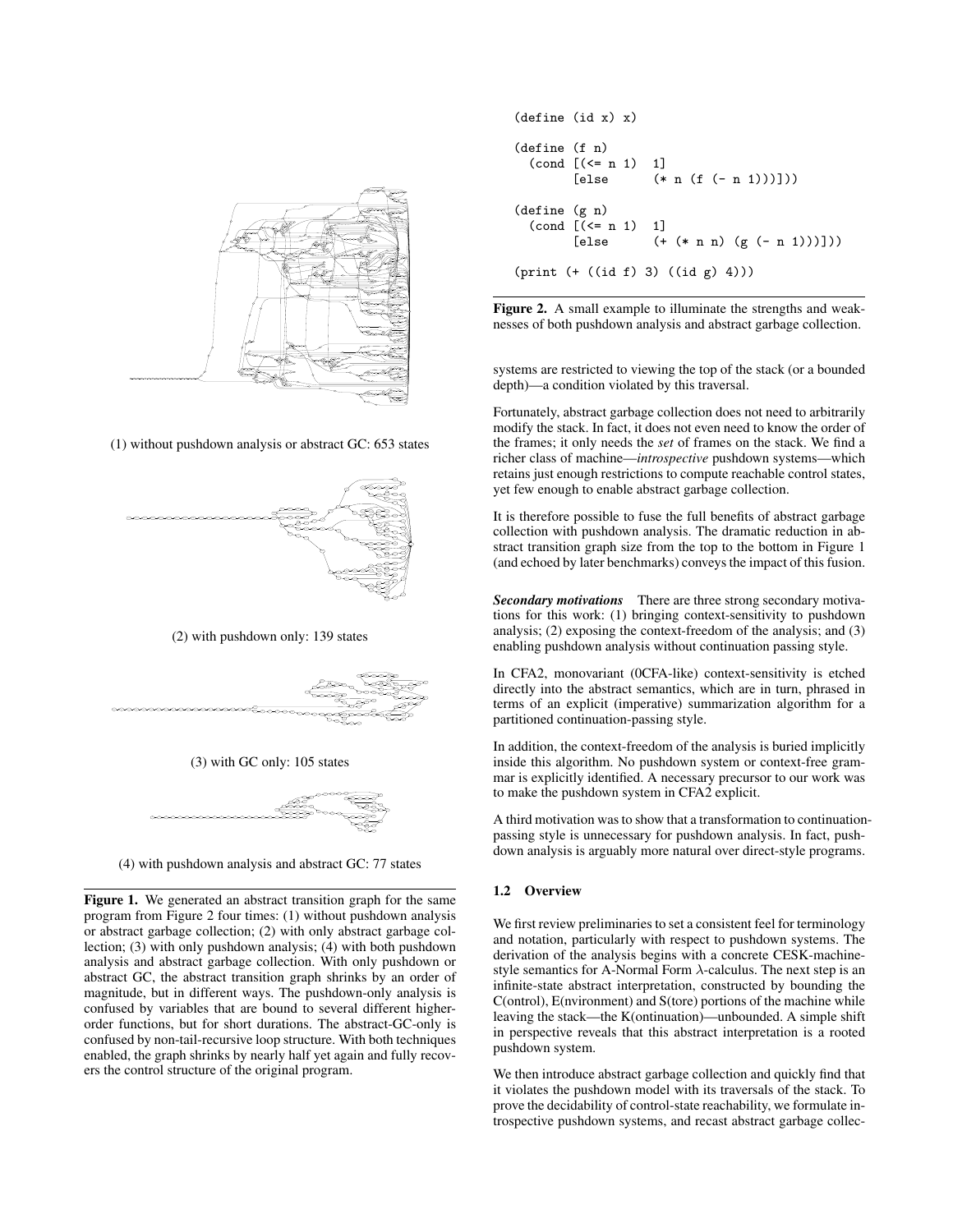tion within this framework. We then show that control-state reachability is decidable for introspective pushdown systems as well.

We conclude with an implementation and empirical evaluation that shows strong synergies between pushdown analysis and abstract garbage collection, including significant reductions in the size of the abstract state transition graph.

#### 1.3 Contributions

We make the following contributions:

- 1. Our primary contribution is demonstrating the decidability of fusing abstract garbage collection with pushdown flow analysis of higher-order programs. Proof comes in the form of a fixedpoint solution for computing the reachable control-states of an introspective pushdown system and an embedding of abstract garbage collection as an introspective pushdown system.
- 2. We show that classical notions of context-sensitivity, such as k-CFA and poly/CFA, have direct generalizations in a pushdown setting: monovariance<sup>3</sup> is *not* an essential restriction, as in CFA2.
- 3. We make the context-free aspect of CFA2 explicit: we clearly define and identify the pushdown system. We do so by starting with a classical CESK machine and systematically abstracting until a pushdown system emerges. We also remove the orthogonal frame-local-bindings aspect of CFA2, so as to directly solely on the pushdown nature of the analysis.
- 4. We remove the requirement for CPS-conversion by synthesizing the analysis directly for direct-style (in the form of Anormal form lambda-calculus).
- 5. We empirically validate claims of improved precision on a suite of benchmarks. We find synergies between pushdown analysis and abstract garbage collection that makes the whole greater that the sum of its parts.

#### 2. Pushdown preliminaries

The literature contains many equivalent definitions of pushdown machines, so we adapt our own definitions from Sipser [20]. *Readers familiar with pushdown theory may wish to skip ahead.*

#### 2.1 Syntactic sugar

When a triple  $(x, \ell, x')$  is an edge in a labeled graph:

$$
x \stackrel{\ell}{\rightarrowtail} x' \equiv (x, \ell, x').
$$

Similarly, when a pair  $(x, x')$  is a graph edge:

$$
x \rightarrowtail x' \equiv (x, x').
$$

We use both string and vector notation for sequences:

$$
a_1a_2\ldots a_n\equiv\langle a_1,a_2,\ldots,a_n\rangle\equiv \vec{a}.
$$

#### 2.2 Stack actions, stack change and stack manipulation

Stacks are sequences over a stack alphabet Γ. To reason about stack manipulation concisely, we first turn stack alphabets into "stackaction" sets; each character represents a change to the stack: push, pop or no change.

For each character  $\gamma$  in a stack alphabet Γ, the **stack-action** set  $\Gamma_{\pm}$ contains a push character  $\gamma_+$ ; a pop character  $\gamma_-$ ; and a no-stackchange indicator,  $\epsilon$ :

 $g \in \Gamma_{\pm} ::= \epsilon$  [stack unchanged] |  $\gamma_+$  for each  $\gamma \in \Gamma$  [pushed  $\gamma$ ] |  $\gamma$ - for each  $\gamma \in \Gamma$  [popped  $\gamma$ ].

In this paper, the symbol  $g$  represents some stack action.

When we develop introspective pushdown systems, we are going to need formalisms for easily manipulating stack-action strings and stacks. Given a string of stack actions, we can compact it into a minimal string describing net stack change. We do so through the operator  $\lfloor \cdot \rfloor : \Gamma^*_\pm \to \Gamma^*_\pm$ , which cancels out opposing adjacent push-pop stack actions:

$$
\left[\vec{g}\gamma_{+}\gamma_{-}\vec{g}'\right] = \left[\vec{g}\vec{g}'\right] \qquad \left[\vec{g}\epsilon\vec{g}'\right] = \left[\vec{g}\vec{g}'\right],
$$

so that  $\lfloor \vec{g} \rfloor = \vec{g}$ , if there are no cancellations to be made in the string  $\vec{a}$ .

We can convert a net string back into a stack by stripping off the push symbols with the stackify operator,  $\lceil \cdot \rceil : \Gamma^*_{\pm} \rceil \cdot \tilde{\Gamma}^*$ :

$$
\lceil \gamma_+ \gamma_+ \cdots \gamma_+^{(n)} \rceil = \langle \gamma^{(n)}, \dots, \gamma', \gamma \rangle,
$$

and for convenience,  $[\vec{g}] = [\vec{g}]$ . Notice the stackify operator is defined for strings containing only push actions.

#### 2.3 Pushdown systems

A pushdown system is a triple  $M = (Q, \Gamma, \delta)$  where:

- 1. Q is a finite set of control states;
- 2. Γ is a stack alphabet; and
- 3.  $\delta \subseteq Q \times \Gamma_{\pm} \times Q$  is a transition relation.

The set  $Q \times \Gamma^*$  is called the **configuration-space** of this pushdown system. We use PDS to denote the class of all pushdown systems.

For the following definitions, let  $M = (Q, \Gamma, \delta)$ .

• The labeled **transition relation**  $(\longmapsto_M) \subseteq (Q \times \Gamma^*) \times \Gamma_{\pm} \times$  $(Q \times \Gamma^*)$  determines whether one configuration may transition to another while performing the given stack action:

$$
(q, \vec{\gamma}) \xrightarrow[M]{\epsilon} (q', \vec{\gamma}) \text{ iff } q \xrightarrow{\epsilon} q' \in \delta \qquad \text{[no change]}
$$
  

$$
(q, \gamma : \vec{\gamma}) \xrightarrow[M]{\gamma} (q', \vec{\gamma}) \text{ iff } q \xrightarrow{\gamma} q' \in \delta \qquad \text{[pop]}
$$
  

$$
(q, \vec{\gamma}) \xrightarrow[M]{\gamma+} (q', \gamma : \vec{\gamma}) \text{ iff } q \xrightarrow{\gamma+} q' \in \delta \qquad \text{[push]}.
$$

- If unlabelled, the transition relation (7−→) checks whether *any* stack action can enable the transition:
	- $c \mapsto c'$  iff  $c \stackrel{g}{\mapsto} c'$  for some stack action g.
- For a string of stack actions  $g_1 \ldots g_n$ :

$$
c_0 \stackrel{g_1 \ldots g_n}{\longrightarrow} c_n \text{ iff } c_0 \stackrel{g_1}{\longrightarrow} c_1 \stackrel{g_2}{\longrightarrow} \cdots \stackrel{g_{n-1}}{\longrightarrow} c_{n-1} \stackrel{g_n}{\longrightarrow} c_n,
$$

for some configurations  $c_0, \ldots, c_n$ .

<sup>3</sup> Monovariance refers to an abstraction that groups all bindings to the same variable together: there is *one* abstract variant for all bindings to each variable.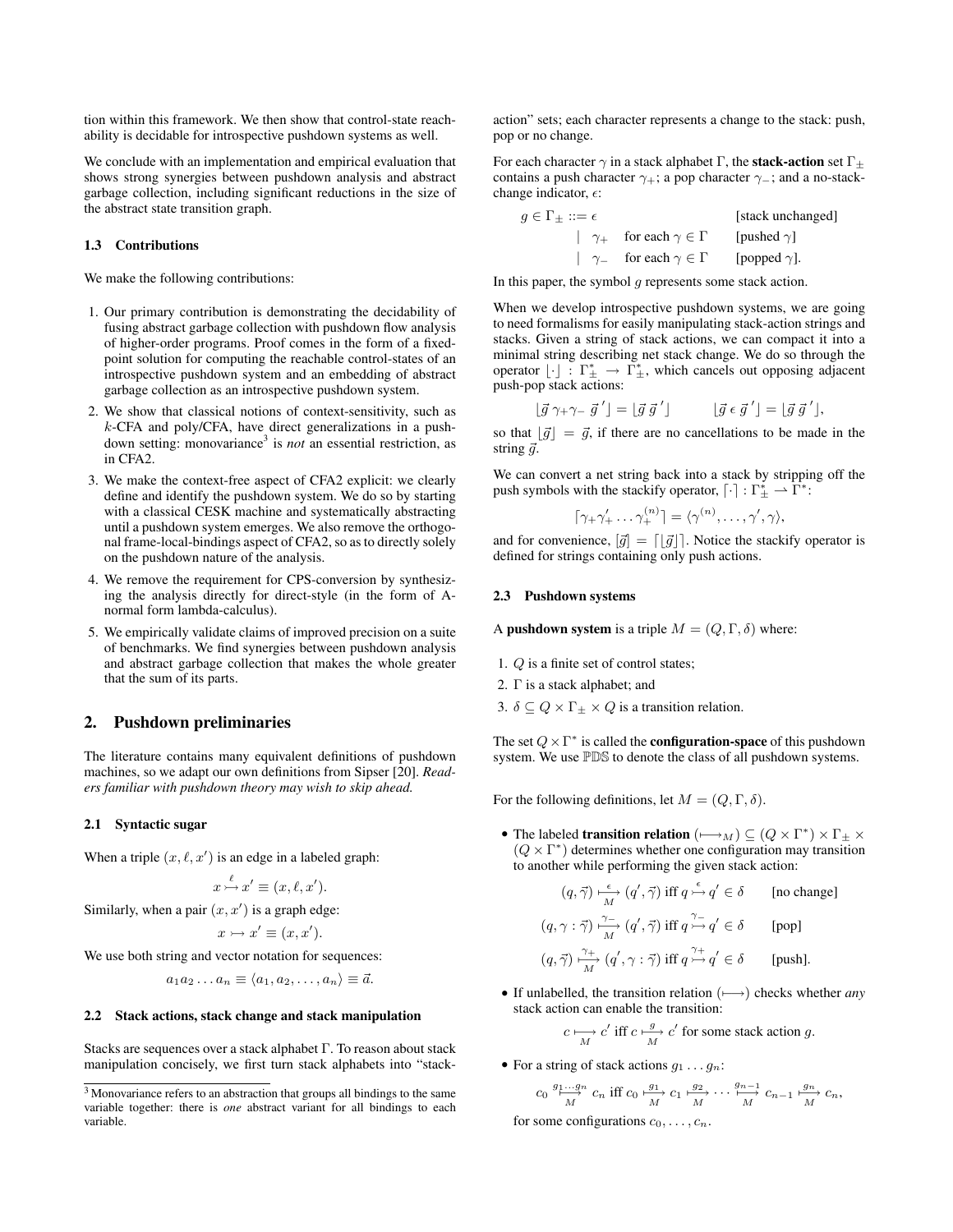• For the transitive closure:

$$
c \xrightarrow[M]{} c'
$$
 iff  $c \xrightarrow[M]{} c'$  for some action string  $\vec{g}$ .

#### 2.4 Rooted pushdown systems

A rooted pushdown system is a quadruple  $(Q, \Gamma, \delta, q_0)$  in which  $(Q, \Gamma, \delta)$  is a pushdown system and  $q_0 \in Q$  is an initial (root) state. RPDS is the class of all rooted pushdown systems.

For a rooted pushdown system  $M = (Q, \Gamma, \delta, q_0)$ , we define the reachable-from-root transition relation:

$$
c \mapsto \frac{g}{M} c'
$$
 iff  $(q_0, \langle \rangle) \mapsto \frac{d}{M} c$  and  $c \mapsto \frac{g}{M} c'$ 

.

In other words, the root-reachable transition relation also makes sure that the root control state can actually reach the transition.

We overload the root-reachable transition relation to operate on control states:

$$
q \mapsto q' \text{ iff } (q, \vec{\gamma}) \mapsto \gamma' \text{ for some stacks } \vec{\gamma}, \vec{\gamma}'.
$$

For both root-reachable relations, if we elide the stack-action label, then, as in the un-rooted case, the transition holds if *there exists* some stack action that enables the transition:

$$
q \mapsto q'
$$
 iff  $q \mapsto \frac{g}{M}$  for some action g.

#### 2.5 Computing reachability in pushdown systems

A pushdown flow analysis can be construed as computing the *rootreachable* subset of control states in a rooted pushdown system,  $M = (Q, \Gamma, \delta, q_0)$ :

$$
\left\{ q:q_0\longmapsto\limits_{M} q\right\}
$$

Reps *et. al* and many others provide a straightforward "summarization" algorithm to compute this set [1, 8, 17, 18]. Our preliminary report also offers a reachability algorithm tailored to higher-order programs [4].

#### 2.6 Nondeterministic finite automata

In this work, we will need a finite description of all possible stacks at a given control state within a rooted pushdown system. We will exploit the fact that the set of stacks at a given control point is a regular language. Specifically, we will extract a nondeterministic finite automaton accepting that language from the structure of a rooted pushdown system. A nondeterministic finite automaton (NFA) is a quintuple  $M = (Q, \Sigma, \delta, q_0, F)$ :

- $Q$  is a finite set of control states;
- $\Sigma$  is an input alphabet;
- $\delta \subseteq Q \times (\Sigma \cup \{\epsilon\}) \times Q$  is a transition relation.
- $q_0$  is a distinguished start state.
- $F \subseteq Q$  is a set of accepting states.

We denote the class of all NFAs as NFA.

### 3. Setting: A-Normal Form  $\lambda$ -calculus

Since our goal is analysis of *higher-order languages*, we operate on the  $\lambda$ -calculus. To simplify presentation of the concrete and abstract

| $c \in Conf = \textsf{Exp} \times Env \times Store \times Kont$ [configurations] |                 |
|----------------------------------------------------------------------------------|-----------------|
| $\rho \in Env = \text{Var} \rightarrow Addr$                                     | [environments]  |
| $\sigma \in Store = Addr \rightarrow Clo$                                        | [stores]        |
| $clo \in Clo = Lam \times Env$                                                   | [closures]      |
| $\kappa \in$ Kont = Frame <sup>*</sup>                                           | [continuations] |
| $\phi \in$ Frame = $\forall$ ar $\times$ Exp $\times$ Env                        | [stack frames]  |
| $a \in Addr$ is an infinite set of addresses                                     | [addresses].    |

Figure 3. The concrete configuration-space.

semantics, we choose A-Normal Form  $\lambda$ -calculus. (This is a strictly cosmetic choice: all of our results can be replayed *mutatis mutandis* in the standard direct-style setting as well.) ANF enforces an order of evaluation and it requires that all arguments to a function be atomic:

| $e \in \textsf{Exp} ::= (\textsf{let} ((v \text{ call})) e)$ [non-tail call] |                      |
|------------------------------------------------------------------------------|----------------------|
| call                                                                         | [tail call]          |
| æ                                                                            | [return]             |
| $f, x \in \text{Atom} ::= v \mid \text{lam}$                                 | [atomic expressions] |
| $lam \in Lam ::= (\lambda (v) e)$                                            | [lambda terms]       |
| $call \in Call ::= (f \times e)$                                             | [applications]       |
| $v \in V$ ar is a set of identifiers                                         | [variables].         |

We use the CESK machine of Felleisen and Friedman [5] to specify a small-step semantics for ANF. The CESK machine has an explicit stack, and under a structural abstraction, the stack component of this machine directly becomes the stack component of a pushdown system. The set of configurations  $(Conf)$  for this machine has the four expected components (Figure 3).

#### 3.1 Semantics

To define the semantics, we need five items:

1.  $\mathcal{I}: \mathsf{Exp} \to \mathit{Conf}$  injects an expression into a configuration:

$$
c_0 = \mathcal{I}(e) = (e,[],[],\langle\rangle).
$$

2. A : Atom  $\times Env \times Store \rightarrow Clo$  evaluates atomic expressions:

$$
\mathcal{A}(lam, \rho, \sigma) = (lam, \rho)
$$
 [closure creation]  

$$
\mathcal{A}(v, \rho, \sigma) = \sigma(\rho(v))
$$
 [variable look-up].

- 3. ( $\Rightarrow$ )  $\subseteq$  *Conf* × *Conf* transitions between configurations. (Defined below.)
- 4.  $\mathcal{E}: \mathsf{Exp} \to \mathcal{P}(\mathit{Conf})$  computes the set of reachable machine configurations for a given program:

$$
\mathcal{E}(e) = \{c : \mathcal{I}(e) \Rightarrow^* c\}.
$$

5. alloc : Var  $\times$  Conf  $\rightarrow$  Addr chooses fresh store addresses for newly bound variables. The address-allocation function is an opaque parameter in this semantics, so that the forthcoming abstract semantics may also parameterize allocation. This parameterization provides the knob to tune the polyvariance and context-sensitivity of the resulting analysis. For the sake of defining the concrete semantics, letting addresses be natural numbers suffices, and then the allocator can choose the lowest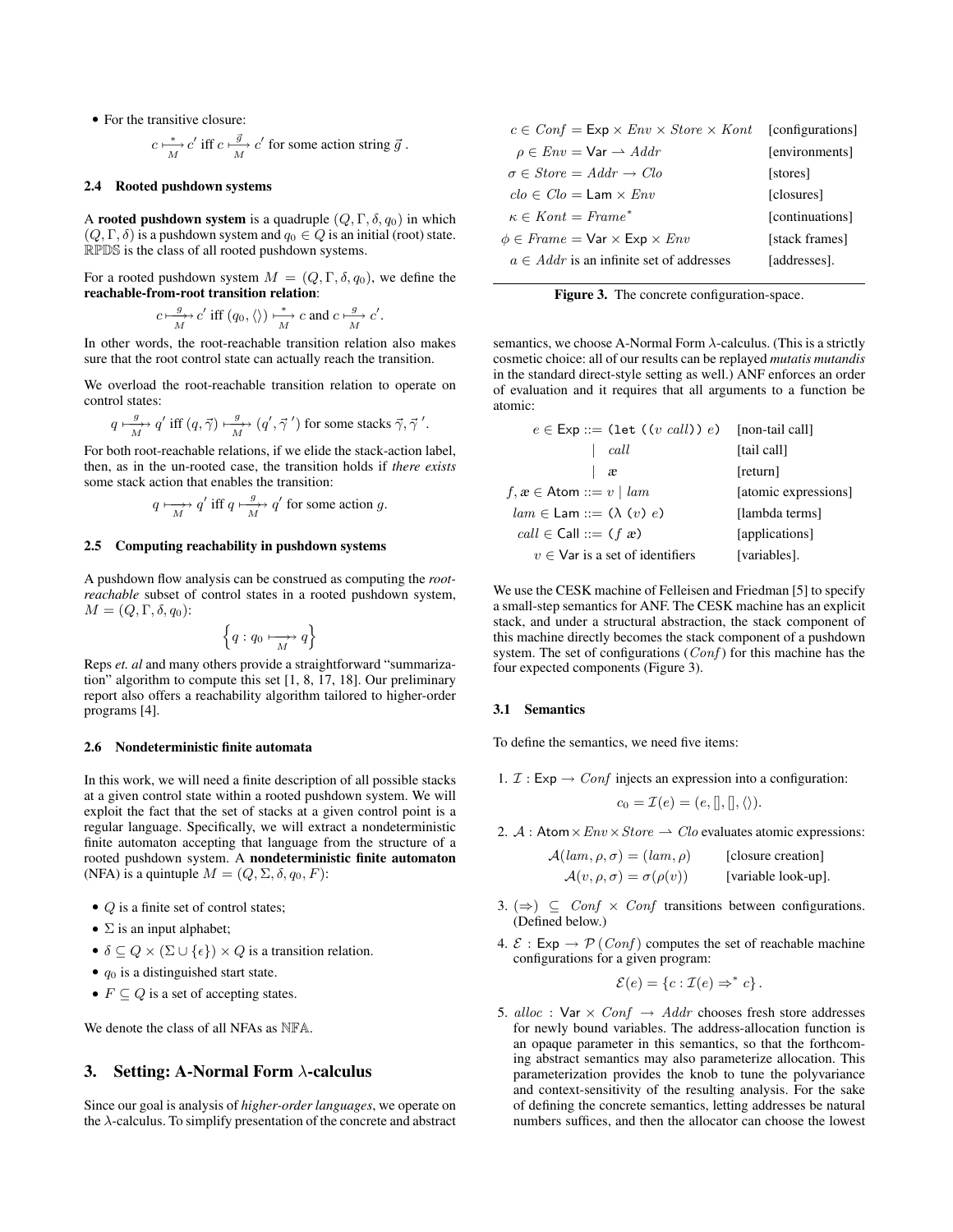unused address:

$$
Addr = \mathbb{N}
$$

$$
alloc(v, (e, \rho, \sigma, \kappa)) = 1 + max(dom(\sigma)).
$$

**Transition relation** To define the transition  $c \Rightarrow c'$ , we need three rules. The first rule handle tail calls by evaluating the function into a closure, evaluating the argument into a value and then moving to the body of the closure's  $\lambda$ -term:

$$
\overbrace{([\lbrack (f \ x \rbrack \rbrack, \rho, \sigma, \kappa)}^c \Rightarrow \overbrace{(e, \rho'', \sigma', \kappa)}^{c'} , \text{ where }
$$
\n
$$
([\lbrack (\lambda (v) e \rbrack \rbrack, \rho') = A(f, \rho, \sigma)
$$
\n
$$
a = alloc(v, c)
$$
\n
$$
\rho'' = \rho'[v \mapsto a]
$$
\n
$$
\sigma' = \sigma[a \mapsto A(x, \rho, \sigma)].
$$

Non-tail call pushes a frame onto the stack and evaluates the call:

$$
\overbrace{(\llbracket (\text{let } ((v \text{ call})) e) \rrbracket, \rho, \sigma, \kappa)}^c \Rightarrow \overbrace{(call, \rho, \sigma, (v, e, \rho) : \kappa)}^c.
$$

Function return pops a stack frame:

$$
\overbrace{(x,\rho,\sigma,(v,e,\rho'):\kappa)}^c \Rightarrow \overbrace{(e,\rho'',\sigma',\kappa)}^{c'} \text{, where}
$$
\n
$$
a = \text{alloc}(v,c)
$$
\n
$$
\rho'' = \rho'[v \mapsto a]
$$
\n
$$
\sigma' = \sigma[a \mapsto \mathcal{A}(x,\rho,\sigma)].
$$

#### 4. Pushdown abstract interpretation

Our first step toward a static analysis is an abstract interpretation into an *infinite* state-space. To achieve a pushdown analysis, we simply abstract away less than we normally would. Specifically, we leave the stack height unbounded.

Figure 4 details the abstract configuration-space. To synthesize it, we force addresses to be a finite set, but crucially, we leave the stack untouched. When we compact the set of addresses into a finite set, the machine may run out of addresses to allocate, and when it does, the pigeon-hole principle will force multiple closures to reside at the same address. As a result, we have no choice but to force the range of the store to become a power set in the abstract configuration-space. The abstract transition relation has components analogous to those from the concrete semantics:

*Program injection* The abstract injection function  $\hat{\mathcal{I}}$  : Exp  $\rightarrow$  $\widehat{Conf}$  pairs an expression with an empty environment, an empty store and an empty stack to create the initial abstract configuration:

$$
\hat{c}_0 = \hat{\mathcal{I}}(e) = (e,[],[],\langle\rangle).
$$

*Atomic expression evaluation* The abstract atomic expression evaluator,  $\hat{A}$  : Atom  $\times \overline{Env} \times \overline{Store} \rightarrow \mathcal{P}(\overline{Cl_0})$ , returns the value of an atomic expression in the context of an environment and a store; it returns a *set* of abstract closures:

$$
\hat{\mathcal{A}}(\mathit{lam}, \hat{\rho}, \hat{\sigma}) = \{(\mathit{lam}, \hat{\rho})\} \qquad \text{[closure creation]}\n\hat{\mathcal{A}}(\mathit{v}, \hat{\rho}, \hat{\sigma}) = \hat{\sigma}(\hat{\rho}(\mathit{v})) \qquad \text{[variable look-up]}.
$$

| $\hat{c} \in \widehat{Conf} = \textsf{Exp} \times \widehat{Env} \times \widehat{Store} \times \widehat{Kont}$ [configurations] |                 |
|--------------------------------------------------------------------------------------------------------------------------------|-----------------|
| $\hat{\rho} \in \widehat{Env} = \textsf{Var} \rightarrow \widehat{Addr}$                                                       | [environments]  |
| $\hat{\sigma} \in \widehat{Store} = \widehat{Addr} \rightarrow \mathcal{P}(\widehat{Clo})$                                     | [stores]        |
| $\widehat{clo} \in \widehat{Clo} = \textsf{Lam} \times \widehat{Env}$                                                          | [closures]      |
| $\hat{\kappa} \in \widehat{Kont} = \widehat{Frame}$                                                                            | [continuations] |
| $\hat{\phi} \in \widehat{Frame} = \textsf{Var} \times \textsf{Exp} \times \widehat{Env}$                                       | [stack frames]  |
| $\hat{a} \in Addr$ is a <i>finite</i> set of addresses                                                                         | [addresses].    |
|                                                                                                                                |                 |

Figure 4. The abstract configuration-space.

*Reachable configurations* The abstract program evaluator  $\hat{\mathcal{E}}$  :  $Exp \rightarrow \mathcal{P}(\widehat{Conf})$  returns all of the configurations reachable from the initial configuration:

$$
\hat{\mathcal{E}}(e) = \left\{\hat{c} : \hat{\mathcal{I}}(e) \leadsto^* \hat{c}\right\}.
$$

Because there are an infinite number of abstract configurations, a naïve implementation of this function may not terminate.

*Transition relation* The abstract transition relation  $(\rightarrow)$  ⊆  $\widehat{Conf} \times \widehat{Conf}$  has three rules, one of which has become nondeterministic. A tail call may fork because there could be multiple abstract closures that it is invoking:

$$
\frac{\hat{c}}{\left(\left[\!\left[ (f \ x)\right]\!\right], \hat{\rho}, \hat{\sigma}, \hat{\kappa} \right)} \sim \frac{\hat{c}'}{\left(e, \hat{\rho}'', \hat{\sigma}', \hat{\kappa}\right)}, \text{ where}
$$
\n
$$
\left(\left[\!\left[ (\lambda \ (v) \ e)\right]\!\right], \hat{\rho}' \right) \in \hat{\mathcal{A}}(f, \hat{\rho}, \hat{\sigma})
$$
\n
$$
\hat{a} = \overline{alloc}(v, \hat{c})
$$
\n
$$
\hat{\rho}'' = \hat{\rho}'[v \mapsto \hat{a}]
$$
\n
$$
\hat{\sigma}' = \hat{\sigma} \sqcup [\hat{a} \mapsto \hat{\mathcal{A}}(x, \hat{\rho}, \hat{\sigma})].
$$

We define all of the partial orders shortly, but for stores:

$$
(\hat{\sigma} \sqcup \hat{\sigma}')(\hat{a}) = \hat{\sigma}(\hat{a}) \cup \hat{\sigma}'(\hat{a}).
$$

A non-tail call pushes a frame onto the stack and evaluates the call:

$$
\overbrace{(\llbracket (\text{let } ((v\ call))\ e)\rrbracket, \hat{\rho}, \hat{\sigma}, \hat{\kappa})}^{\hat{c}} \rightsquigarrow \overbrace{(\text{call}, \hat{\rho}, \hat{\sigma}, (v, e, \hat{\rho}) : \hat{\kappa})}^{\hat{c}'}.
$$

A function return pops a stack frame:

$$
\overbrace{(\mathbf{x}, \hat{\rho}, \hat{\sigma}, (v, e, \hat{\rho}'): \hat{\kappa}) \rightsquigarrow (\overbrace{e, \hat{\rho}'', \hat{\sigma}', \hat{\kappa})}^{\hat{c}'}, \text{ where }}
$$
\n
$$
\hat{a} = \overbrace{alloc}(v, \hat{c})
$$
\n
$$
\hat{\rho}'' = \hat{\rho}'[v \mapsto \hat{a}]
$$
\n
$$
\hat{\sigma}' = \hat{\sigma} \sqcup [\hat{a} \mapsto \hat{\mathcal{A}}(\mathbf{x}, \hat{\rho}, \hat{\sigma})].
$$

*Allocation: Polyvariance and context-sensitivity* In the abstract semantics, the abstract allocation function  $\widehat{alloc} : \mathsf{Var} \times \widehat{Conf} \rightarrow$  $\widehat{A}d\widehat{dr}$  determines the polyvariance of the analysis. In a controlflow analysis, *polyvariance* literally refers to the number of abstract addresses (variants) there are for each variable. An advantage of this framework over CFA2 is that varying this abstract allocation function instantiates pushdown versions of classical flow analyses. All of the following allocation approaches can be used with the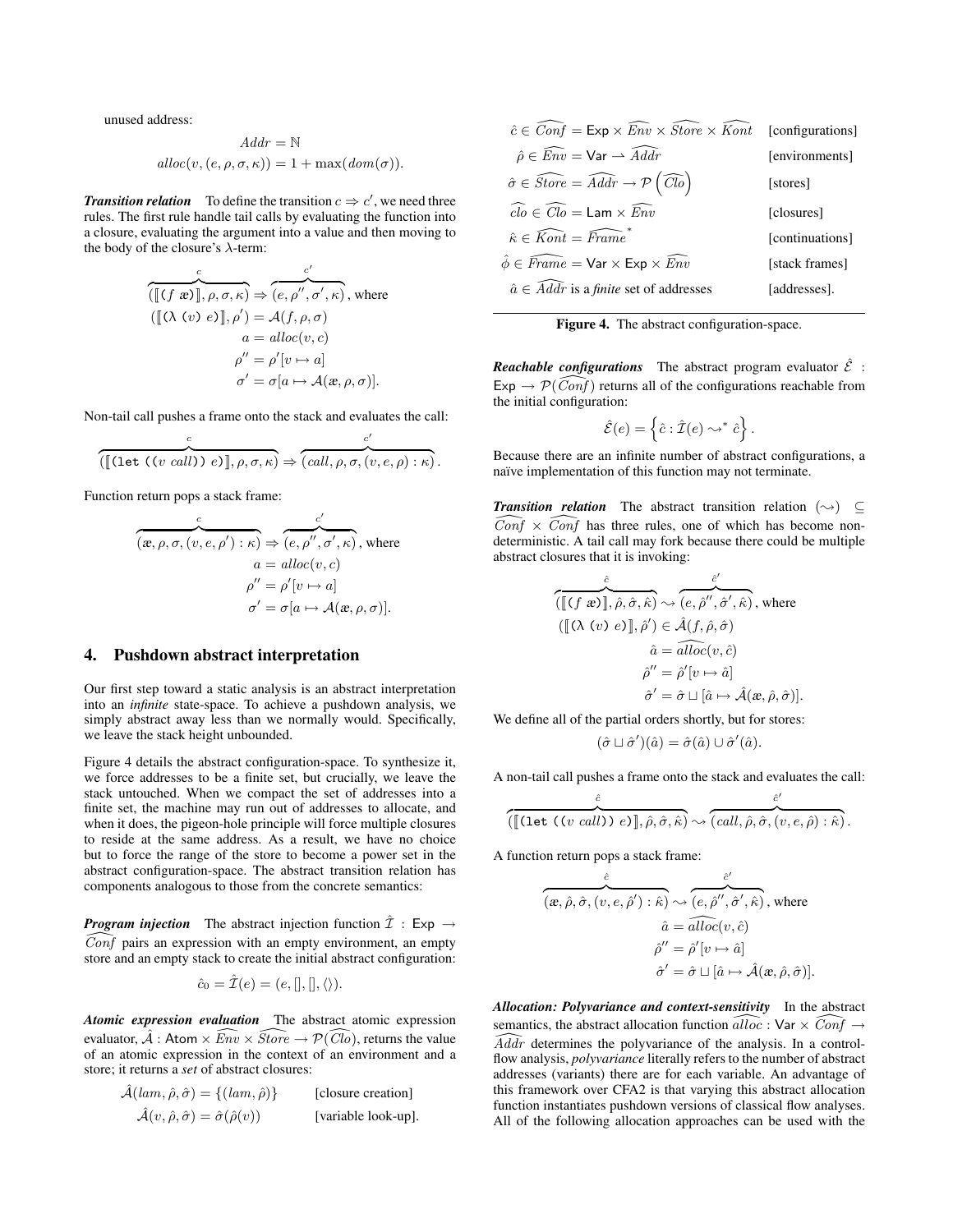abstract semantics. The abstract allocation function is a parameter to the analysis.

*Monovariance: Pushdown 0CFA* Pushdown 0CFA uses variables themselves for abstract addresses:

$$
\widehat{Addr} = \text{Var}
$$

$$
alloc(v, \hat{c}) = v.
$$

*Context-sensitive: Pushdown 1CFA* Pushdown 1CFA pairs the variable with the current expression to get an abstract address:

$$
\widehat{Adr} = \text{Var} \times \text{Exp}
$$
  
 
$$
alloc(v, (e, \hat{\rho}, \hat{\sigma}, \hat{\kappa})) = (v, e).
$$

*Polymorphic splitting: Pushdown poly/CFA* Assuming we compiled the program from a programming language with let-bound polymorphism and marked which functions were let-bound, we can enable polymorphic splitting:

$$
\widehat{Ad\theta r} = \text{Var} + \text{Var} \times \text{Exp}
$$
  
 
$$
alloc(v, (\llbracket (f \ x) \rrbracket, \hat{\rho}, \hat{\sigma}, \hat{\kappa})) = \begin{cases} (v, \llbracket (f \ x) \rrbracket) & f \ \text{is let-bound} \\ v & \text{otherwise.} \end{cases}
$$

*Pushdown* k-CFA For pushdown k-CFA, we need to look beyond the current state and at the last  $k$  states. By concatenating the expressions in the last  $k$  states together, and pairing this sequence with a variable we get pushdown  $k$ -CFA:

$$
\widehat{Adr} = \text{Var} \times \text{Exp}^k
$$
  

$$
\widehat{alloc}(v, \langle (e_1, \hat{\rho}_1, \hat{\sigma}_1, \hat{\kappa}_1), \ldots \rangle) = (v, \langle e_1, \ldots, e_k \rangle).
$$

### 4.1 Partial orders

For each set  $\hat{X}$  inside the abstract configuration-space, we use the natural partial order,  $(\underline{\square}_{\hat{X}}) \subseteq \hat{X} \times \hat{X}$ . Abstract addresses and syntactic sets have flat partial orders. For the other sets, the partial order lifts:

• point-wise over environments:

$$
\hat{\rho} \sqsubseteq \hat{\rho}' \text{ iff } \hat{\rho}(v) = \hat{\rho}'(v) \text{ for all } v \in \text{dom}(\hat{\rho});
$$

• component-wise over closures:

$$
(lam, \hat{\rho}) \sqsubseteq (lam, \hat{\rho}')
$$
 iff  $\hat{\rho} \sqsubseteq \hat{\rho}';$ 

• point-wise over stores:

$$
\hat{\sigma} \sqsubseteq \hat{\sigma}' \text{ iff } \hat{\sigma}(\hat{a}) \sqsubseteq \hat{\sigma}'(\hat{a}) \text{ for all } \hat{a} \in \text{dom}(\hat{\sigma});
$$

• component-wise over frames:

$$
(v,e,\hat{\rho})\sqsubseteq (v,e,\hat{\rho}') \text{ iff } \hat{\rho}\sqsubseteq \hat{\rho}';
$$

• element-wise over continuations:

$$
\langle \hat{\phi}_1, \dots, \hat{\phi}_n \rangle \sqsubseteq \langle \hat{\phi}'_1, \dots, \hat{\phi}'_n \rangle
$$
 iff  $\hat{\phi}_i \sqsubseteq \hat{\phi}'_i$ ; and

• component-wise across configurations:

$$
(e, \hat{\rho}, \hat{\sigma}, \hat{\kappa}) \sqsubseteq (e, \hat{\rho}', \hat{\sigma}', \hat{\kappa}')
$$
 iff  $\hat{\rho} \sqsubseteq \hat{\rho}'$  and  $\hat{\sigma} \sqsubseteq \hat{\sigma}'$  and  $\hat{\kappa} \sqsubseteq \hat{\kappa}'$ .

#### 4.2 Soundness

To prove soundness, an abstraction map  $\alpha$  connects the concrete and abstract configuration-spaces:

$$
\alpha(e, \rho, \sigma, \kappa) = (e, \alpha(\rho), \alpha(\sigma), \alpha(\kappa))
$$

$$
\alpha(\rho) = \lambda v. \alpha(\rho(v))
$$

$$
\alpha(\sigma) = \lambda \hat{a}. \bigsqcup_{\alpha(a) = \hat{a}} {\{\alpha(\sigma(a))\}}
$$

$$
\alpha\langle\phi_1, \ldots, \phi_n\rangle = {\langle\alpha(\phi_1), \ldots, \alpha(\phi_n)\rangle \atop \alpha(v, e, \rho) = (v, e, \alpha(\rho))}
$$

$$
\alpha(a) \text{ is determined by the allocation functions.}
$$

It is then easy to prove that the abstract transition relation simulates the concrete transition relation:

Theorem 4.1. *If:*

$$
\alpha(c) \sqsubseteq \hat{c} \text{ and } c \Rightarrow c',
$$

 $\emph{then there must exist $\hat{c}' \in \widehat{Conf}$ such that:}$ 

$$
\alpha(c') \sqsubseteq \hat{c}' \text{ and } \hat{c} \rightsquigarrow \hat{c}'.
$$

*Proof.* The proof follows by case-wise analysis on the type of the expression in the configuration. It is a straightforward adaptation of similar proofs, such as that of  $[11]$  for k-CFA.  $\Box$ 

# 5. The shift: From abstract CESK to rooted PDS

In the previous section, we constructed an infinite-state abstract interpretation of the CESK machine. The infinite-state nature of the abstraction makes it difficult to see how to answer static analysis questions. Consider, for instance, a control flow-question:

At the call site  $(f \nvert x)$ , may a closure over lam be called?

If the abstracted CESK machine were a finite-state machine, an algorithm could answer this question by enumerating all reachable configurations and looking for an abstract configuration  $([\[( f \ x)]], \hat{\rho}, \hat{\sigma}, \hat{\kappa})$  in which  $(lam, \underline{\ } ) \in \hat{\mathcal{A}}(f, \hat{\rho}, \hat{\sigma})$ . However, because the abstracted CESK machine may contain an infinite number of reachable configurations, enumeration is not an option.

Fortunately, a shift in perspective reveals the abstracted CESK machine to be a rooted pushdown system. This shift permits the use of a control-state reachability algorithm in place of exhaustive search of the configuration-space. In this shift, a control-state is an expression-environment-store triple, and a stack character is a frame. Figure 5 defines the program-to-RPDS conversion function  $\widehat{PDS}: \mathsf{Exp} \to \mathbb{RPDS}.$ 

At this point, we can compute the root-reachable control states using a straightforward summarization algorithm [1, 17, 18]. This is the essence of CFA2.

#### 6. Introspection for abstract garbage collection

Abstract garbage collection [14] yields large improvements in precision by using the abstract interpretation of garbage collection to make more efficient use of the finite address space available during analysis. Because of the way abstract garbage collection operates, it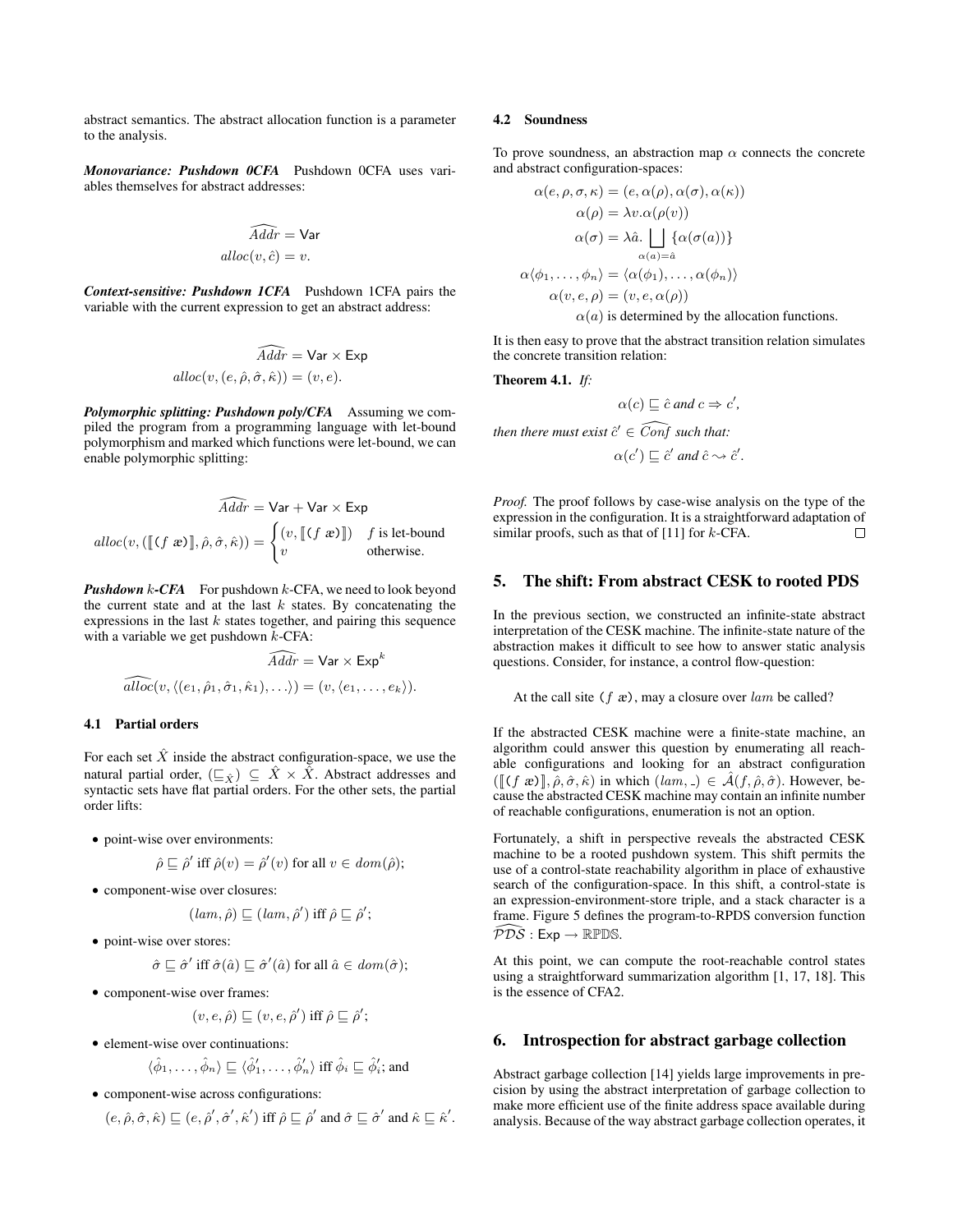$$
\widehat{PDS}(e) = (Q, \Gamma, \delta, q_0), \text{ where}
$$
\n
$$
Q = \text{Exp} \times \widehat{Env} \times \widehat{Store}
$$
\n
$$
\Gamma = \widehat{Frame}
$$
\n
$$
(q, \epsilon, q') \in \delta \text{ iff } (q, \hat{\kappa}) \leadsto (q', \hat{\kappa}) \text{ for all } \hat{\kappa}
$$
\n
$$
(q, \hat{\phi}_-, q') \in \delta \text{ iff } (q, \hat{\phi} : \hat{\kappa}) \leadsto (q', \hat{\kappa}) \text{ for all } \hat{\kappa}
$$
\n
$$
(q, \hat{\phi}'_+, q') \in \delta \text{ iff } (q, \hat{\kappa}) \leadsto (q', \hat{\phi}' : \hat{\kappa}) \text{ for all } \hat{\kappa}
$$
\n
$$
(q_0, \langle \rangle) = \hat{\mathcal{I}}(e).
$$



grants exact precision to the flow analysis of variables whose bindings die between invocations of the same abstract context. Because pushdown analysis grants exact precision in tracking return-flow, it is clearly advantageous to combine these techniques. Unfortunately, as we shall demonstrate, abstract garbage collection breaks the pushdown model by requiring full stack inspection to discover the root set.

Abstract garbage collection modifies the transition relation to conduct a "stop-and-copy" garbage collection before each transition. To do this, we define a garbage collection function  $\hat{G}$  :  $\widehat{Conf}$   $\rightarrow$  $\widehat{Conf}$  on configurations:

$$
\hat{G}(\overbrace{e,\hat{\rho},\hat{\sigma},\hat{\kappa}}^{\hat{c}}) = (e,\hat{\rho},\hat{\sigma}|Reachable(\hat{c}),\hat{\kappa}),
$$

where the pipe operation  $f|S$  yields the function f, but with inputs not in the set  $S$  mapped to bottom—the empty set. The reachability function Reachable :  $\widehat{Conf} \rightarrow \mathcal{P}(\widehat{Adar})$  first computes the root set, and then the transitive closure of an address-to-address adjacency relation:

$$
Reachable(\widehat{e}, \widehat{\rho}, \widehat{\sigma}, \widehat{\kappa}) = \left\{\widehat{a} : \widehat{a}_0 \in Root(\widehat{c}) \text{ and } \widehat{a}_0 \stackrel{*}{\underset{\widehat{\sigma}}{\rightarrow}} \widehat{a} \right\},\
$$

where the function  $Root \text{ : } \widehat{Conf} \rightarrow \mathcal{P}(\widehat{Addr})$  finds the root addresses:

$$
Root(e, \hat{\rho}, \hat{\sigma}, \hat{\kappa}) = range(\hat{\rho}) \cup StackRoot(\hat{\kappa}),
$$

and the  $StackRoot:$   $\widehat{Kont} \rightarrow \widehat{P(Addr)}$  function finds roots down the stack:

$$
StackRoot\langle (v_1, e_1, \hat{\rho}_1), \ldots, (v_n, e_n, \hat{\rho}_n) \rangle = \bigcup_i range(\hat{\rho}_i),
$$

and the relation  $(\rightarrow) \subset \widehat{A} \widehat{ddr} \times \widehat{Store} \times \widehat{A} \widehat{ddr}$  connects adjacent addresses:

 $\hat{a} \rightarrow \hat{a}'$  iff there exists  $(lam, \hat{\rho}) \in \hat{\sigma}(\hat{a})$  such that  $\hat{a}' \in range(\hat{\rho})$ .

The new abstract transition relation is thus the composition of abstract garbage collection with the old transition relation:

$$
(\leadsto_{\mathbf{GC}}) = (\leadsto) \circ \hat{G}
$$

*Problem: Stack traversal violates pushdown constraint* In the formulation of pushdown systems, the transition relation is restricted to looking at the top frame, and even in less restricted formulations, at most a bounded number of frames can be inspected. Thus, the relation ( $\sim_{\text{GC}}$ ) cannot be computed as a straightforward pushdown analysis using summarization.

*Solution: Introspective pushdown systems* To accomodate the richer structure of the relation  $(\sim_{\text{GC}})$ , we now define *introspective* pushdown systems. Once defined, we can embed the garbagecollecting abstract interpretation within this framework, and then focus on developing a control-state reachability algorithm for these systems.

An **introspective pushdown system** is a quadruple  $M = (Q, \Gamma, \delta, q_0)$ :

- 1. Q is a finite set of control states;
- 2. Γ is a stack alphabet;
- 3.  $\delta \subseteq Q \times \Gamma^* \times \Gamma_{\pm} \times Q$  is a transition relation; and
- 4.  $q_0$  is a distinguished root control state.

The second component in the transition relation is a realizable stack at the given control-state. This realizable stack distinguishes an introspective pushdown system from a general pushdown system. IPDS denotes the class of all introspective pushdown systems.

Determining how (or if) a control state  $q$  transitions to a control state  $q'$ , requires knowing a path taken to the state q. Thus, we need to define reachability inductively. When  $M = (Q, \Gamma, \delta, q_0)$ , transition from the initial control state considers only empty stacks:

$$
q_0 \xrightarrow[M]{g} q \text{ iff } (q_0, \langle \rangle, g, q) \in \delta.
$$

For non-root states, the paths to that state matter, since they determine the stacks realizable with that state:

$$
q \xrightarrow[M]{g} q' \text{ iff there exists } \vec{g} \text{ such that } q_0 \xrightarrow[M]{\vec{g}} q \text{ and } (q, [\vec{g}], g, q') \in \delta,
$$
  
where  $q \xrightarrow{g_1, \dots, g_n} q' \text{ iff } q \xrightarrow[M]{g_1, \dots, g_n} q_1 \xrightarrow[M]{g_2, \dots, g_n} q'.$ 

#### 6.1 Garbage collection in introspective pushdown systems

To convert the garbage-collecting, abstracted CESK machine into an introspective pushdown system, we use the function  $\overline{\mathcal{IPDS}}$  :  $Exp \rightarrow IPDS$ :

$$
\widehat{TPDS}(e) = (Q, \Gamma, \delta, q_0)
$$
  
\n
$$
Q = \text{Exp} \times \widehat{Env} \times \widehat{Store}
$$
  
\n
$$
\Gamma = \widehat{Frame}
$$
  
\n
$$
(q, \hat{\kappa}, \epsilon, q') \in \delta \text{ iff } \widehat{G}(q, \hat{\kappa}) \sim (q', \hat{\kappa})
$$
  
\n
$$
(q, \hat{\phi} : \hat{\kappa}, \hat{\phi}_-, q') \in \delta \text{ iff } \widehat{G}(q, \hat{\phi} : \hat{\kappa}) \sim (q', \hat{\kappa})
$$
  
\n
$$
(q, \hat{\kappa}, \hat{\phi}_+, q') \in \delta \text{ iff } \widehat{G}(q, \hat{\kappa}) \sim (q', \hat{\phi} : \hat{\kappa})
$$
  
\n
$$
(q_0, \langle \rangle) = \widehat{I}(e).
$$

# 7. Introspective reachability via Dyck state graphs

Having defined introspective pushdown systems and embedded our abstract, garbage-collecting semantics within them, we are ready to define control-state reachability for IDPSs.

We cast our reachability algorithm for introspective pushdown systems as finding a fixed-point, in which we incrementally accrete the reachable control states into a "Dyck state graph."

A Dyck state graph is a quadruple  $G = (S, \Gamma, E, s_0)$ , in which: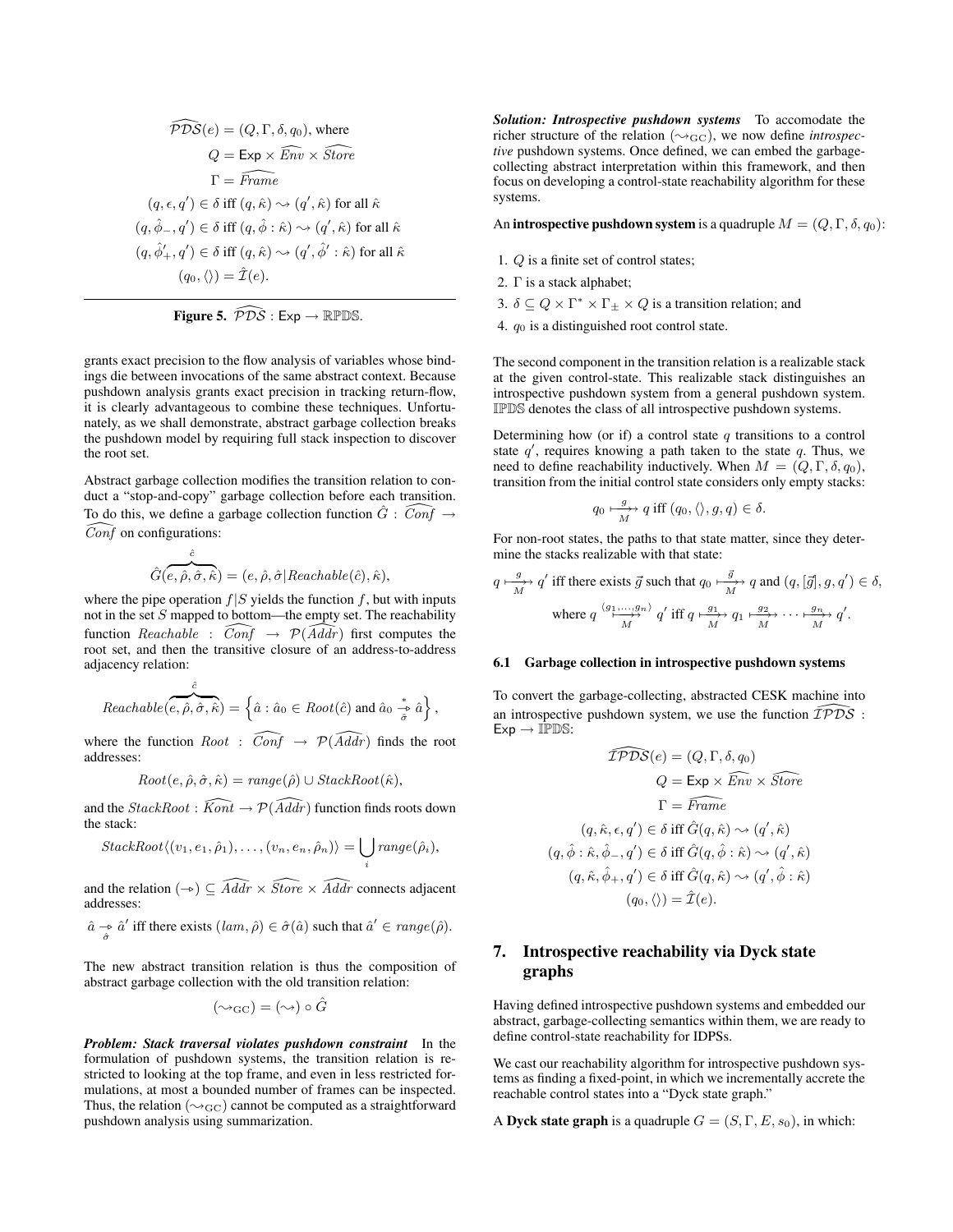1. S is a finite set of nodes;

2. Γ is a set of frames;

3.  $E \subseteq S \times \Gamma_{\pm} \times S$  is a set of stack-action edges; and

4.  $s_0$  is an initial state;

such that for any node  $s \in S$ , it must be the case that:

$$
(s_0, \langle \rangle) \xrightarrow[G]{} (s, \vec{\gamma})
$$
 for some stack  $\vec{\gamma}$ .

In other words, a Dyck state graph is equivalent to a rooted pushdown system in which there is a legal path to every control state from the initial control state.<sup>4</sup> We use  $DSG$  to denote the class of Dyck state graphs. (Clearly, DSG ⊂ RPDS.)

Our goal is to compile an implicitly-defined introspective pushdown system into an explicited-constructed Dyck state graph. During this transformation, the per-state path considerations of an introspective pushdown are "baked into" the Dyck state graph. We can formalize this compilation process as a map,  $DSG : IPPSS \rightarrow$ DSG.

Given an introspective pushdown system  $M = (Q, \Gamma, \delta, q_0)$ , its equivalent Dyck state graph is  $DSG(M) = (S, \Gamma, E, q_0)$ , where  $s_0 = q_0$ , the set S contains reachable nodes:

$$
S = \left\{ q : q_0 \xrightarrow[M]{\overrightarrow{g}} q \text{ for some stack-action sequence } \vec{g} \right\},\
$$

and the set  $E$  contains reachable edges:

$$
E = \left\{ q \stackrel{g}{\rightarrowtail} q' : q \stackrel{g}{\longrightarrowtail} q' \right\}.
$$

Our goal is to find a method for computing a Dyck state graph from an introspective pushdown system.

### 7.1 Compiling to Dyck state graphs

We now turn our attention to compiling an introspective pushdown system (defined implicitly) into a Dyck state graph (defined explicitly). That is, we want an implementation of the function  $DSG$ . To do so, we first phrase the Dyck state graph construction as the least fixed point of a monotonic function. This formulation provides a straightforward iterative method for computing the function DSG.

The function  $\mathcal{F} : \mathbb{IPDS} \to (\mathbb{DSG} \to \mathbb{DSG})$  generates the monotonic iteration function we need:

$$
\mathcal{F}(M) = f, \text{ where}
$$

$$
M = (Q, \Gamma, \delta, q_0)
$$

$$
f(S, \Gamma, E, s_0) = (S', \Gamma, E', s_0), \text{ where}
$$

$$
S' = S \cup \left\{ s' : s \in S \text{ and } s \xrightarrow[M]{s'} s' \right\} \cup \left\{ s_0 \right\}
$$

$$
E' = E \cup \left\{ s \xrightarrow{g} s' : s \in S \text{ and } s \xrightarrow[M]{g} s' \right\}.
$$

Given an introspective pushdown system  $M$ , each application of the function  $\mathcal{F}(M)$  accretes new edges at the frontier of the Dyck state graph.

# 7.2 Computing a round of  $\mathcal F$

The formalism obscures an important detail in the computation of an iteration: the transition relation  $(\rightarrowtail\rightarrow)$  for the introspective pushdown system must compute all possible stacks in determining whether or not there exists a transition. Fortunately, this is not as onerous as it seems: the set of all possible stacks for any given control-point is a regular language, and the finite automaton that encodes this language can be lifted (or read off) the structure of the Dyck state graph. The function  $Stacks : \mathbb{DSG} \to S \to \mathbb{NFA}$ performs exactly this extraction:

$$
Stacks(S, \Gamma, E, s_0)(s) = (S, \Gamma, \delta, s_0, \{s\}), \text{ where}
$$

$$
(s', \gamma, s'') \in \delta \text{ if } (s', \gamma_+, s'') \in E
$$

$$
(s', \epsilon, s'') \in \delta \text{ if } s' \xrightarrow{\vec{g}} s'' \text{ and } [\vec{g}] = \epsilon.
$$

#### 7.3 Correctness

Once the algorithm reaches a fixed point, the Dyck state graph is complete:

**Theorem 7.1.**  $DSG(M) =$  lfp( $\mathcal{F}(M)$ ).

*Proof.* Let  $M = (Q, \Gamma, \delta, q_0)$ . Let  $f = \mathcal{F}(M)$ . Observe that  $\text{Ifp}(f) = f^n(\emptyset, \Gamma, \emptyset, q_0)$  for some n. When  $N \subseteq M$ , then it easy to show that  $f(N) \subseteq M$ . Hence,  $\mathcal{DSG}(M) \supseteq$  lfp( $\mathcal{F}(M)$ ).

To show  $DSG(M) \subseteq \text{lfp}(\mathcal{F}(M))$ , suppose this is not the case. Then, there must be at least one edge in  $DSG(M)$  that is not in lfp( $\mathcal{F}(M)$ ). By the defintion of  $DS\mathcal{G}(M)$ , each edge must be part of a sequence of edges from the initial state. Let  $(s, g, s')$  be the first edge in its sequence from the initial state that is not in lfp( $\mathcal{F}(M)$ ). Because the proceeding edge is in lfp( $\mathcal{F}(M)$ ), the state *s* is in lfp( $\mathcal{F}(M)$ ). Let m be the lowest natural number such that *s* appears in  $f^m(\hat{M})$ . By the definition of f, this edge must appear in  $f^{m+1}(M)$ , which means it must also appear in  $\text{Ifp}(\mathcal{F}(M))$ , which is a contradiction. Hence,  $DSG(M) \subseteq$  lfp( $\mathcal{F}(M)$ ).  $\Box$ 

#### 7.4 Complexity

While decidability is the goal, it is straightforward to determine the complexity of this naïve fixed-point method. To determine the complexity of this algorithm, we ask two questions: how many times would the algorithm invoke the iteration function in the worst case, and how much does each invocation cost in the worst case? The size of the final Dyck state graph bounds the run-time of the algorithm. Suppose the final Dyck state graph has  $m$  states. In the worst case, the iteration function adds only a single edge each time. Between any two states, there is one  $\epsilon$ -edge, one push edge, or some number of pop edges (at most  $|\Gamma|$ ). Since there are at most  $|\Gamma|m^2$  edges in the final graph, the maximum number of iterations is  $|\Gamma|m^2$ .

The cost of computing each iteration is harder to bound. The cost of determining whether to add a push edge is constant, as is the cost of adding an  $\epsilon$ -edge. So the cost of determining all new push edges and new  $\epsilon$ -edges to add is constant. Determining whether or not to add a pop edge is expensive. To add the pop edge  $s \rightarrow^{\gamma-} s'$ , we must prove that there exists a configuration-path to the control state s, in which the character  $\gamma$  is on the top of the stack. This reduces to a CFL-reachability query [9] at each node, the cost of which is  $O(|\Gamma_{\pm}|^3 m^3)$  [8].

<sup>4</sup> We chose the term *Dyck state graph* because the sequences of stack actions along valid paths through the graph correspond to substrings in Dyck languages. A Dyck language is a language of balanced, "colored" parentheses. In this case, each character in the stack alphabet is a color.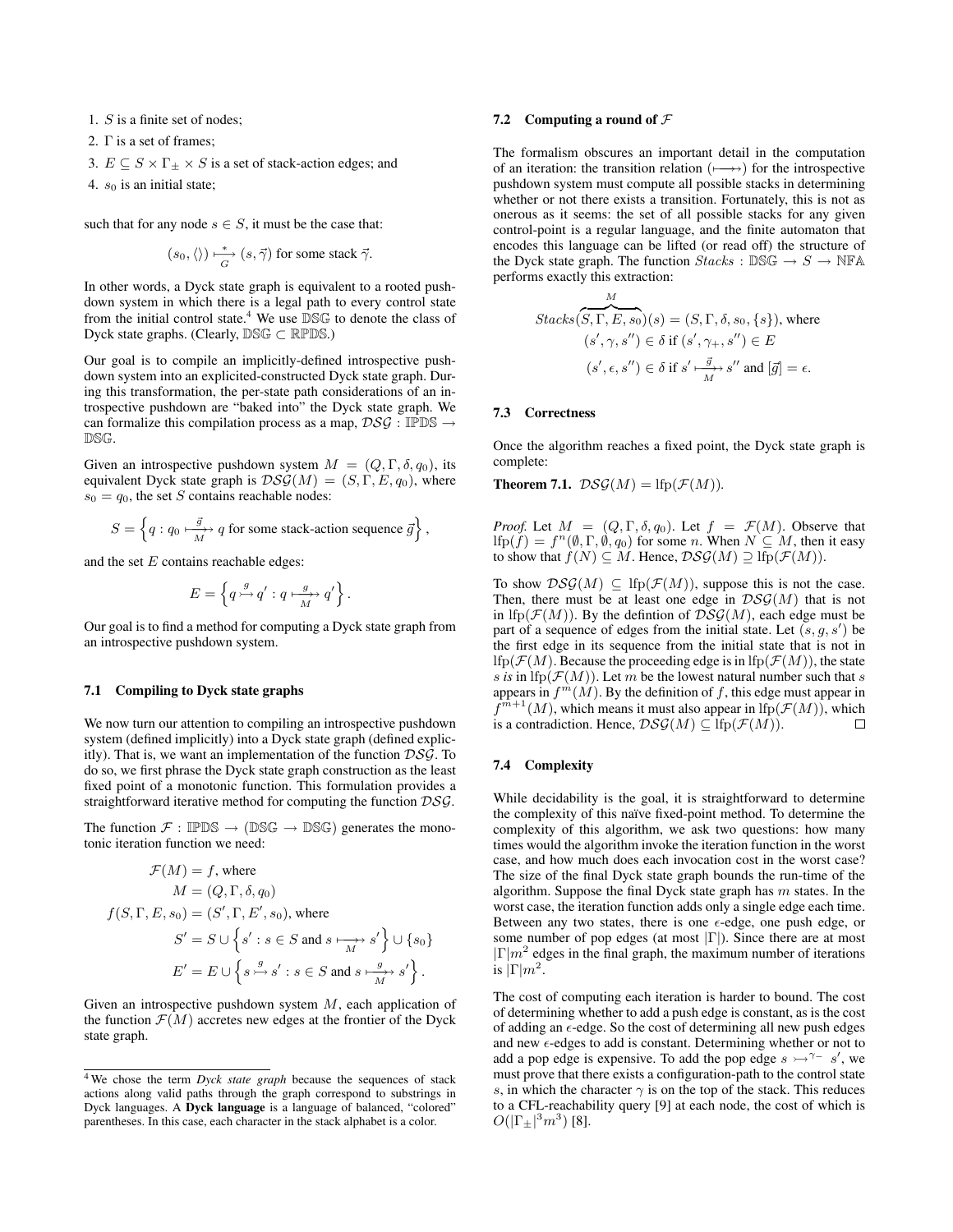To summarize, in terms of the number of reachable control states, the complexity of this naive algorithm is:

$$
O((|\Gamma|m^2) \times (|\Gamma_{\pm}|^3 m^3)) = O(|\Gamma|^4 m^5).
$$

(As with summarization, it is possible to maintain a work-list and introduce an  $\epsilon$ -closure graph to avoid spurious recomputation. This ultimately reduces complexity to  $O(|\Gamma|^2 m^4)$ .)

# 8. Implementation and evaluation

We have developed an implementation to produce the Dyck state graph of an introspective pushdown system. While the fixed-point computation 7.2 could be rendered directly as functional code, extending the classical summarization-based algorithm for pushdown reachability to introspective pushdown systems yields better performance. In this section we present a variant of such an algorithm and discuss results from an implementation that can analyze a large subset of the Scheme programming language.

#### 8.1 Iterating over a DSG: An implementor's view

To synthesize a Dyck state graph from an introspective pushdown system, it is built incrementally—node by node, edge by edge. The naïve fixed point algorithm presented earlier, if implemented literally, would (in the worst case) have to re-examine the entire DSG to add each edge. To avoid such re-examination, our implementation adds  $\epsilon$ -summary edges to the DSG.

In short, an  $\epsilon$ -summary edge connects two control states if there exists a path between them with no net stack change—that is, all pushes are cancelled by corresponding pops. With  $\epsilon$ -summary edges available, any change to the graph can be propagated directly to where it has an effect, and then any new  $\epsilon$ -summary edges that propagation implies are added.

Whereas the correspondence between CESK and an IPDS is relatively straightforward, the relationship between a DSG and its original IPDS is complicated by the fact that the IPDS keeps track of the *whole* stack, whereas the DSG distributes (the same) stack information throughout its internal structure.

A classic reachability-based analysis for a pushdown system requires two mutually-dependent pieces of information in order to add another edge:

- 1. The topmost frame on a stack for a given control state  $q$ . This is essential for *return* transitions, as this frame should be popped from the stack and the store and the environment of a caller should be updated respectively.
- 2. Whether a given control state  $q$  is reachable or not from the initial state  $q_0$  along realizable sequences of stack actions. For example, a path from  $q_0$  to q along edges labeled "push, pop, pop, push" is not realizable: the stack is empty after the first pop, so the second pop cannot happen—let alone the subsequent push.

These two data are enough for a classic pushdown reachability summarization to proceed one step further. However, the presence of an abstract garbage collector, and the graduation to an *introspective* pushdown system, imposes the requirement for a third item of data:

3. For a given control state q, what are *all* possible frames that could happen to be *on* the stack at the moment the IPDS is in the state  $q$ ?

It is possible to recompute these frames from scratch in each iteration using the NFA-extraction technique we described. But, it is easier to maintain per-node summaries, in the same spirit as  $\epsilon$ summary edges.

A version of the classic pushdown summarization algorithm that maintains the first two items is presented in [4], so we will just outline the key differences here.

The crux of the algorithm is to maintain for each node  $q'$  in the DSG, a set of  $\epsilon$ -*predecessors*, i.e., nodes q, such that  $q \mapsto \frac{g}{M} q'$ and  $[\vec{g}] = \epsilon$ . In fact, only two out of three kinds of transitions can cause a change to the set of  $\epsilon$ -predecessors for a particular node q: an addition of an  $\epsilon\text{-edge}$  or a pop edge to the DSG.

It is easy to see why the second action might introduce new  $\epsilon$ -paths and, therefore, new  $\epsilon$ -predecessors. Consider, for example, adding the  $\gamma$ --edge  $q \rightarrow^{\gamma-} q'$  into the following graph:

$$
q_0 \xrightarrow{\gamma_+} q \qquad \qquad q' \xrightarrow{\epsilon} q_1
$$

As soon this edge drops in, there becomes an "implicit"  $\epsilon$ -edge between  $q_0$  and  $q_1$  because the net stack change between them is empty; the resulting graph looks like:

$$
q_0 \xrightarrow{\gamma_+} q \xrightarrow{\gamma_-} q' \xrightarrow{\epsilon} q_1
$$

where we have illustrated the implicit  $\epsilon$ -edge as a dashed line.

A little reflection on  $\epsilon$ -predecessors and top frames reveals a mutual dependency between these items during the construction of a DSG. Informally:

- A *top frame* for a state q can be pushed as a direct predecessor, or as a direct predecessor to an  $\epsilon$ -predecessor.
- When a new  $\epsilon$ -edge  $q \stackrel{\epsilon}{\rightarrow} q'$  is added, all  $\epsilon$ -predecessors of q become also  $\epsilon$ -predecessors of  $q'$ . That is,  $\epsilon$ -summary edges are transitive.
- When a  $\gamma$ --pop-edge  $q \xrightarrow{\gamma^-} q'$  is added, new  $\epsilon$ -predecessors of a state  $q_1$  can be obtained by checking if  $q'$  is an  $\epsilon$ -predecessor of  $q_1$  and examining all existing  $\epsilon$ -predecessors of q, such that  $\gamma$ + is their possible top frame: this situation is similar to the one depicted in the example above.

The third component—*all* possible frames on the stack for a state  $q$ —is straightforward to compute with  $\epsilon$ -predecessors: starting from q, trace out only the edges which are labeled  $\epsilon$  (summary or otherwise) or  $\gamma_+$ . The frame for any action  $\gamma_+$  in this trace is a possible stack action. Since these sets grow monotonically, it is easy to cache the results of the trace, and in fact, propagate incremental changes to these caches when new  $\epsilon$ -summary or  $\gamma_+$  nodes are introduced. Our implementation directly reflects the optimizations discussed above.

#### 8.2 Experimental results

A fair comparison between different families of analyses should compare both precision and speed. We have extended an existing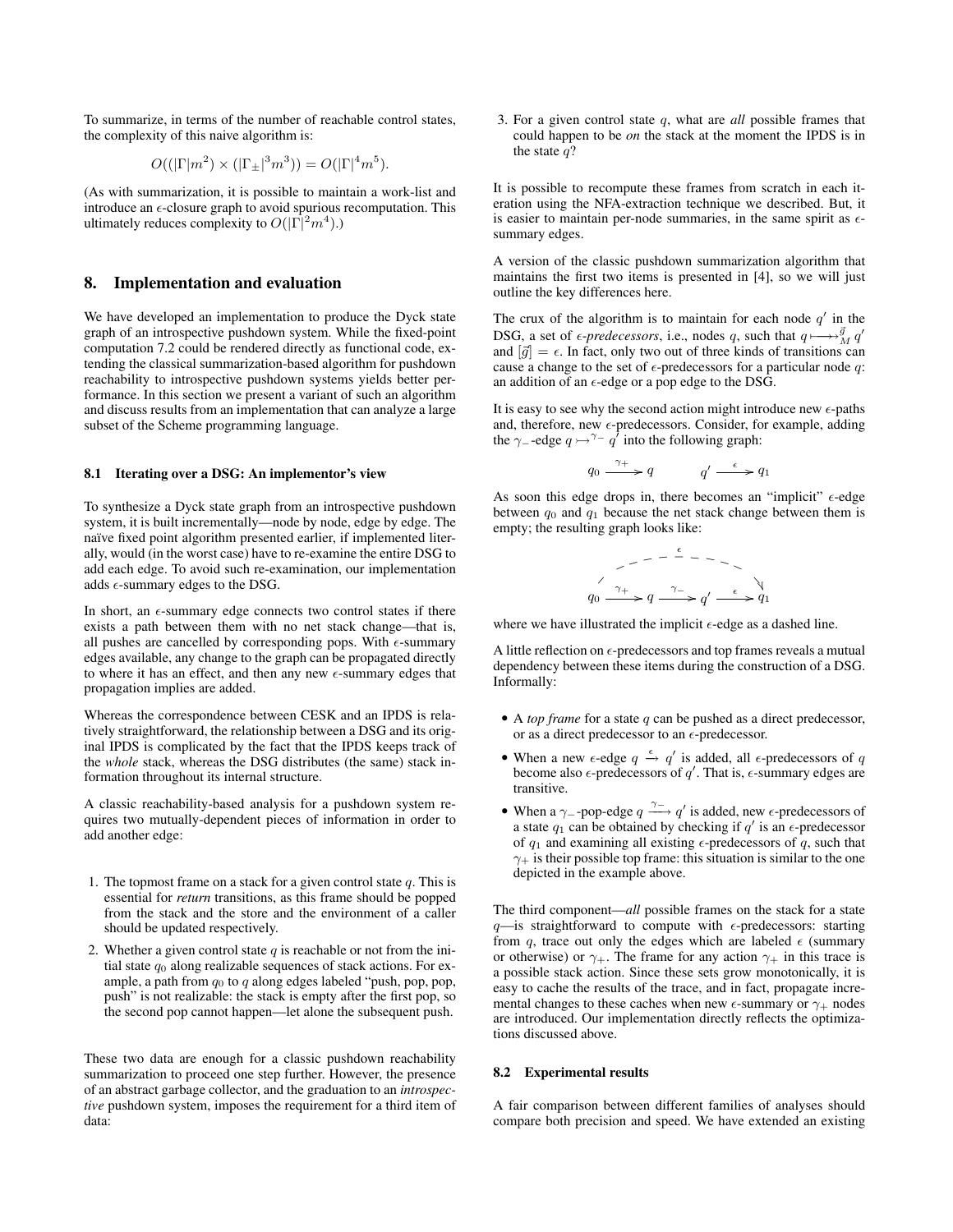| Program | Exp | √ar | $\kappa$        | $k$ -CFA         |                 |                 | $k$ -PDCFA |            |                | $k$ -CFA + GC   |       |                | $k$ -PDCFA + GC |                |                |      |     |     |     |   |
|---------|-----|-----|-----------------|------------------|-----------------|-----------------|------------|------------|----------------|-----------------|-------|----------------|-----------------|----------------|----------------|------|-----|-----|-----|---|
| m109    | 19  | 8   | $\theta$        | 83               | 107             | 4               | 38         | 38         | 4              | 36              | 39    | 4              | 33              | 32             | 4              |      |     |     |     |   |
|         |     |     |                 | 454              | 812             |                 | 44         | 48         |                | 34              | 35    |                | 32              | 31             |                |      |     |     |     |   |
| eta     | 21  | 13  | $\Omega$        | 63               | 74              | $\overline{4}$  | 34         | 34         | 6              | 28              | 27    | 8              | 28              | 27             | 8              |      |     |     |     |   |
|         |     |     | $\overline{33}$ | 33               | 8               | 32              | 31         | 8          | 28             | 27              | 8     | 28             | 27              | $\overline{8}$ |                |      |     |     |     |   |
| kcfa2   | 20  | 10  | $\Omega$        | 194              | 236             | 3               | 36         | 35         | 4              | 35              | 43    | 4              | 35              | 34             | 4              |      |     |     |     |   |
|         |     |     | 970             | 1935             |                 | 87              | 144        | 2          | 35             | 34              | 2     | 35             | 34              | $\bigcap$      |                |      |     |     |     |   |
| kcfa3   | 25  | 13  | $\Omega$        | $2\overline{72}$ | 327             | 4               | 58         | 63         | 5              | 53              | 52    | 5              | 53              | 52             | 5              |      |     |     |     |   |
|         |     |     |                 | 7119<br>↘        | 14201<br>$\geq$ | $<\,1$          | 1761       | 4046       | 2              | 53              | 52    | 2              | 53              | 52             | 2              |      |     |     |     |   |
| blur    | 40  | 20  |                 | >1419            | 2435<br>$\gt$   | $<$ 3           | 280        | 414        | 3              | $2\overline{7}$ | 298   | 9              | 164             | 182            | 9              |      |     |     |     |   |
|         |     |     |                 | 261              | 340             | $\overline{Q}$  | 177        | 189        | $\overline{Q}$ | 169             | 189   | 9              | 167             | 182            | $\overline{Q}$ |      |     |     |     |   |
| loop2   |     | 41  | 14              | $\Omega$         | 228             | 252             | 4          | 13         | 122            | 4               | 86    | 93             | 4               | 70             | 74             | 4    |     |     |     |   |
|         |     |     |                 | 10867<br>↘       | 16040<br>$\geq$ | $\overline{<}3$ | 411        | 525        | 3              | 151             | 163   | $\overline{3}$ | 145             | 156            | 3              |      |     |     |     |   |
| sat     | 63  |     |                 |                  |                 |                 | 31         |            | > 5362         | 7610<br>$\gt$   | < ი   | 775            | 979             | 6              | 190            | 1567 | 6   | 321 | 384 | 6 |
|         |     |     |                 |                  |                 |                 | > 8395     | 12391<br>↘ | < 6            | 7979            | 10299 | 6              | 982             | 330            |                | 107  | 106 | 13  |     |   |

Figure 6. Benchmark results. The first three columns provide the name of a benchmark, the number of expressions and variables in the program in the ANF, respectively. For each of eight combinations of pushdown analysis,  $k \in \{0, 1\}$  and garbage collection on or off, the first two columns in a group show the number of *control states* and transitions/DSG edges computed during the analysis (for both less is better). The third column presents the amount of *singleton* variables, i.e, how many variables have a single lambda flow to them (more is better). Inequalities for some results denote the case when the analysis did not finish within 30 minutes. For such cases we can only report an upper bound of singleton variables as this number can only decrease.

implementation of  $k$ -CFA to optionally enable pushdown analysis, abstract garbage collection or both. Our implementation source and benchmarks are available:

#### http://github.com/ilyasergey/reachability

As expected, the fused analysis does at least as well as the best of either analysis alone in terms of singleton flow sets (a good metric for program optimizability) and better than both in some cases. Also worthy of note is the dramatic reduction in the size of the abstract transition graph for the fused analysis—even on top of the already large reductions achieved by abstract gabarge collection and pushdown flow analysis individually. The size of the abstract transition graph is a good heuristic measure of the temporal reasoning ability of the analysis, *e.g.*, its ability to support modelchecking of safety and liveness properties [12].

In order to exercise both well-known and newly-presented instances of CESK-based CFAs, we took a series of small benchmarks exhibiting archetypal control-flow patterns (see Figure 6). Most benchmarks are taken from the CFA literature: mj09 is a running example from the work of Midtgaard and Jensen designed to exhibit a non-trivial return-flow behavior, eta and blur test common functional idioms, mixing closures and eta-expansion, kcfa2 and kcfa3 are two worst-case examples extracted from Van Horn and Mairson's proof of  $k$ -CFA complexity [21], loop2 is an example from the Might's dissertation that was used to demonstrate the impact of abstract GC [11, Section 13.3], sat is a brute-force SAT-solver with backtracking.

#### 8.2.1 Comparing precision

In terms of precision, the fusion of pushdown analysis and abstract garbage collection substantially cuts abstract transition graph sizes over one technique alone.

We also measure singleton flow sets as a heuristic metric for precision. Singleton flow sets are a necessary precursor to optimizations such as flow-driven inlining, type-check elimination and constant propagation. Here again, the fused analysis prevails as the best-ofor better-than-both-worlds.

| Program |                  | $0$ -CFA            |                | 0-PDCFA                     |          | 1-CFA              |            | 1-PDCFA           |
|---------|------------------|---------------------|----------------|-----------------------------|----------|--------------------|------------|-------------------|
| mj09    | $\mathbf{1}''$   | $\epsilon$          | $\epsilon$     |                             |          | $\epsilon$         | $\epsilon$ | $\epsilon$        |
| eta     | $\epsilon$       | $\epsilon$          | $\epsilon$     | $\epsilon$                  |          | $\epsilon$         | $\epsilon$ | $\epsilon$        |
| kcfa2   | $\overline{1}''$ | $\epsilon$          | $\epsilon$     | $\overline{1}''$            | 24''     | $\epsilon$         |            | F                 |
| kcfa3   | 2''              | $\epsilon$          | $\epsilon$     | $\mathbf{1}^{\prime\prime}$ | $\infty$ |                    | 58''       | 2''               |
| blur    | $\infty$         | 777                 | $\mathcal{D}'$ | 50''                        |          | $\overline{30}$ "  | 11''       | 55''              |
| loop2   | 36''             | 1''                 | 29''           | 16''                        | $\infty$ | $5^{\prime\prime}$ | 13'        | 2'                |
| sat     | $\infty$         | $45^{\prime\prime}$ | $6^{\prime}$   | 19′                         | $\infty$ | 3'                 | 12'        | $\overline{37}''$ |

Figure 7. We ran our benchmark suite on a 2 Core 2.66 GHz OS X machine with 4 Gb RAM. For each of the four analyses the left column denotes the values obtained with no abstract collection, and the right one—with GC on. The results of the analyses are presented in minutes (') or seconds (''), where  $\epsilon$  means a value less than 1 second and  $\infty$  stands for an analysis, which has been interrupted due to the an execution time greater than 30 minutes.

Running on the benchmarks, we have revalidated hypotheses about the improvements to precision granted by both pushdown analysis [22] and abstract garbage collection [11]. The table in Figure 6 contains our detailed results on the precision of the analysis.

#### 8.2.2 Comparing speed

In the original work on CFA2, Vardoulakis and Shivers present experimental results with a remark that the running time of the analysis is proportional to the size of the reachable states [22, Section 6]. There is a similar correlation in the fused analysis, but it is not as strong or as absolute. From examination of the results, this appears to be because small graphs can have large stores inside each state, which increases the cost of garbage collection (and thus transition) on a per-state basis, and there is some additional pertransition overhead involved in maintaining the caches inside the Dyck state graph. Table 7 collects absolute execution times for comparison.

It follows from the results that pure machine-style  $k$ -CFA is always significantly worse in terms of execution time than either with GC or push-down system. The histogram on Figure 8 presents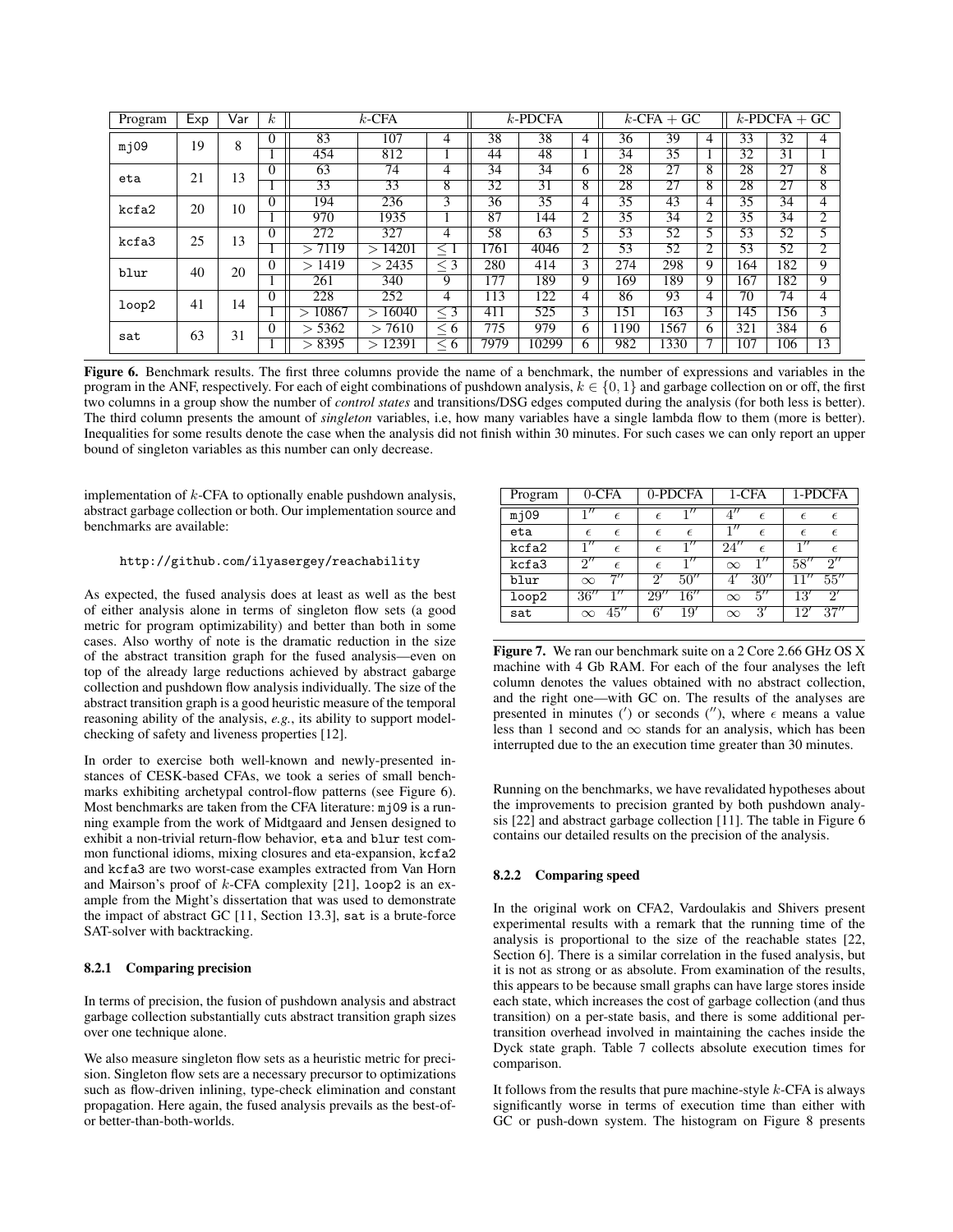

Figure 8. Analysis times relative to worst  $(= 1)$  in class; smaller is better. On the left is the monovariant OCFA class of analyses, on the right is the polyvariant 1CFA class of analyses. (Non-GC  $k$ -CFA omitted.)

normalized relative times of analyses' executions. About half the time, the fused analysis is faster than one of pushdown analysis or abstract garbage collection. And about a tenth of the time, it is faster than both.<sup>5</sup> When the fused analysis is slower than both, it is generally not much worse than twice as slow as the next slowest analysis.

Given the already substantial reductions in analysis times provided by collection and pushdown anlysis, the amortized penalty is a small and acceptable price to pay for improvements to precision.

#### $\mathbf{Q}_1$ **Related work**

Garbage-collecting pushdown control-flow analysis draws on work in higher-order control-flow analysis [19], abstract machines [5] and abstract interpretation [3].

**Context-free analysis of higher-order programs** The motivating work for our own is Vardoulakis and Shivers very recent discovery of CFA2 [22]. CFA2 is a table-driven summarization algorithm that exploits the balanced nature of calls and returns to improve returnflow precision in a control-flow analysis. Though CFA2 exploits context-free languages, context-free languages are not explicit in its formulation in the same way that pushdown systems are explicit in our presentation of pushdown flow analysis. With respect to CFA2, our pushdown flow analysis is also polyvariant/context-sensitive (whereas CFA2 is monovariant/context-insensitive), and it covers direct-style.

On the other hand, CFA2 distinguishes stack-allocated and storeallocated variable bindings, whereas our formulation of pushdown control-flow analysis does not: it allocates all bindings in the store. If CFA2 determines a binding can be allocated on the stack, that binding will enjoy added precision during the analysis and is not subject to merging like store-allocated bindings. While we could incorporate such a feature in our formulation, it is not necessary for achieving "pushdownness," and in fact, it could be added to classical finite-state CFAs as well.

Calculation approach to abstract interpretation Midtgaard and Jensen [10] systematically calculate 0CFA using the Cousot-Cousot-style calculational approach to abstract interpretation [2] applied to an ANF  $\lambda$ -calculus. Like the present work, Midtgaard and Jensen start with the CESK machine of Flanagan et al. [6] and employ a reachable-states model.

The analysis is then constructed by composing well-known Galois connections to reveal a OCFA incorporating reachability. The abstract semantics approximate the control stack component of the machine by its top element. The authors remark monomorphism materializes in two mappings: "one mapping all bindings to the same variable," the other "merging all calling contexts of the same function." Essentially, the pushdown OCFA of Section 4 corresponds to Midtgaard and Jensen's analysis when the latter mapping is omitted and the stack component of the machine is not abstracted.

CFL- and pushdown-reachability techniques This work also draws on CFL- and pushdown-reachability analysis [1, 8, 17, 18]. For instance,  $\epsilon$ -closure graphs, or equivalent variants thereof, appear in many context-free-language and pushdown reachability algorithms. For our analysis, we implicitly invoked these methods as subroutines. When we found these algorithms lacking (as with their enumeration of control states), we developed Dyck state graph construction

CFL-reachability techniques have also been used to compute classical finite-state abstraction CFAs [9] and type-based polymorphic control-flow analysis [16]. These analyses should not be confused with pushdown control-flow analysis, which is computing a fundamentally more precise kind of CFA. Moreover, Rehof and Fahndrich's method is cubic in the size of the typed program, but the types may be exponential in the size of the program. Finally, our technique is not restricted to typed programs.

Model-checking higher-order recursion schemes There is terminology overlap with work by Kobayashi [7] on model-checking higher-order programs with higher-order recursion schemes, which are a generalization of context-free grammars in which productions can take higher-order arguments, so that an order-0 scheme is a context-free grammar. Kobyashi exploits a result by Ong [15] which shows that model-checking these recursion schemes is decidable (but ELEMENTARY-complete) by transforming higherorder programs into higher-order recursion schemes.

<sup>&</sup>lt;sup>5</sup> The SAT-solving bechmark showed a dramatic improvement with the addition of context-sensitivity. Evaluation of the results showed that contextsensitivity provided enough fuel to eliminate most of the non-determinism from the analysis.